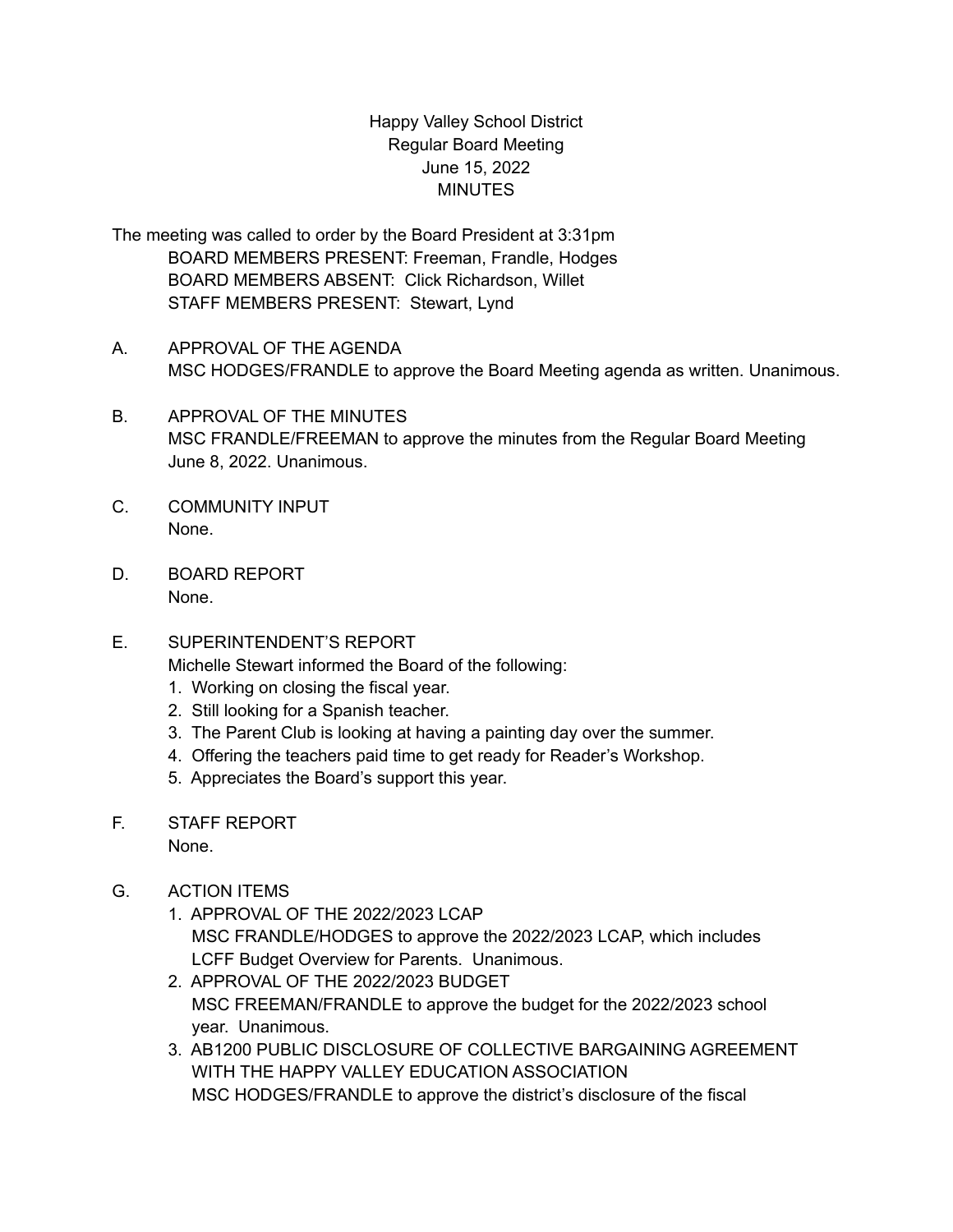impact of the 2022-2024 Collective Bargaining Agreement over the relevant fiscal year. Unanimous.

- 4. CONTRACT AGREEMENT MSC HODGES/FRANDLE to approve the Collective Bargaining Agreement for July 1, 2022-June 30, 2024, with the Happy Valley Education Association. **Unanimous**
- 5. REVISED SCHOOL CALENDAR MSC HODGES/FRANDLE to approve the revised school calendar adding August 5th as a teacher workday. Unanimous.
- 6. REVISED BOARD SCHEDULE MSC HODGES/FREEMAN to approve the revised 22-23 Board Schedule. Unanimous.
- 7. BOARD POLICY 3100 MSC FRANDLE/HODGES to approve the changes to Board Policy 3100. Unanimous.
- 8. SALARY SCHEDULE FOR ADMINISTRATIVE ASSISTANTS MSC FRANDLE/HODGES to approve the 8% increase effective July 1, 2022 to the following salary schedules.
	- 1. Classified CLCONF Administrative Assistant, Confidential. Unanimous.
	- 2. Classified CLADASST Administrative Assistant I. Unanimous.
- 9. MEDICAL CAP INCREASE MSC HODGES/FRANDLE to approve an increase to the District's Medical Cap to \$1400 effective 10/1/22 and \$1500 effetive 10/1/23 to match the Certificated Collective Bargaining Agreement for the following positions:
	- 1. Classified CLCONF Administrative Assistant, Confidential. Unanimous.
	- 2. Classified CLADASST Administrative Assistant I. Unanimous.
	- 3. Superintendent/Principal. Unanimous.

## H. CONSENT AGENDA

MSC HODGES/FREEMAN to approve the vendor warrants paid since the last meeting. Unanimous.

## I. COMMUNICATION AND ANNOUNCEMENTS

- 1. August 10, 2022 First Day of School
- 2. August 17, 2022 Board Meeting, 3:30pm, Library
- 3. August 31, 2022 Back to School Night, Time TBA

## J. CLOSED SESSION

The Board adjourned into closed session at 3:48pm to discuss the Superintendent/Principal contract.

K. REPORT OUT OF CLOSED SESSION

The Board reported out of closed session, at 3:54pm.

1. MSC CLIFF/HODGES to approve the Superintendent/Principal contract for